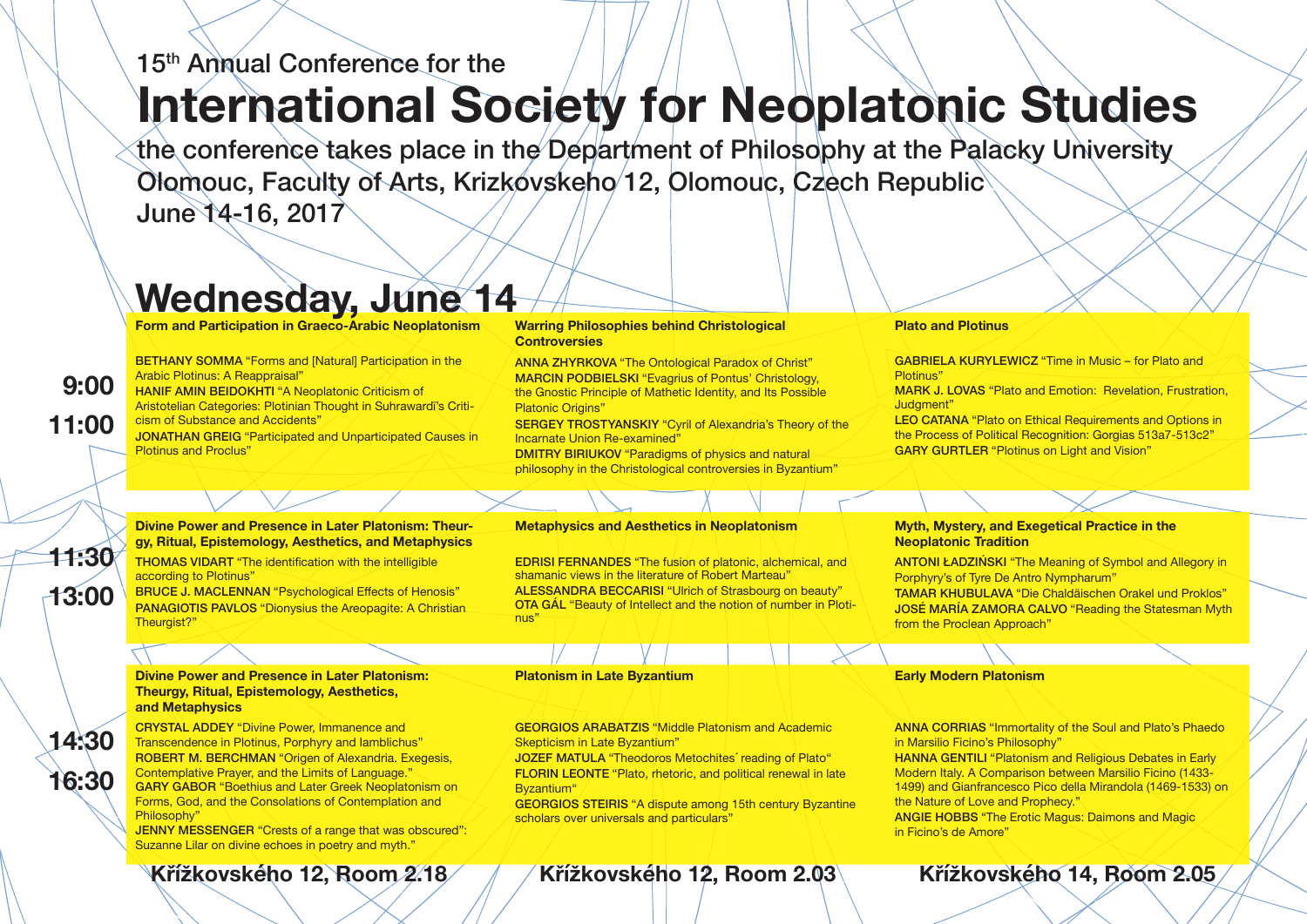#### **Time and Space in Neoplatonism**

BENEDIKT ROTTENECKER "Eternal Motion and the Nature of Time in Plotinus' 'On Eternity and Time'" RACHEL MACKINNON "How Do Bodies Become Extended? An Investigation into Plotinus' Sensible Realm"

LÁSZLÓ BENE "Plotinus' Theory of Time (Enn. III.7)" DYLAN M. BURNS "Does the Great Invisible Spirit Care? Foreknowledge and Providence in the Platonizing Sethian Treatises of Nag Hammadi."

#### **Metaphysics and Aesthetics in Neoplatonism**

AMANDA VIANA DE SOUSA "A vida criativa em Mestre Eckhart"

> LLOYD P. GERSON "Why Intelligible are not External to the Intellect" MACIEJ SZUMOWSKI "Hexis, Habitus, State. Neoplatonic Background of an Averroist Answer to the Question of the Unity of a Human Being" EUGENE AFONASIN "Neoplatonic Asclepius between Science and Religion"<br>
> Křížkovského 14, Room 2.05

MIKHAIL KHORKOV "A Platonic Notion of Beauty in the Interpretation of Nicholas of Cusa in the Light of His Margins to Plato's Dialogues and Polemics with the Carthusians" OSCAR FEDERICO BAUCHWITZ "Cuando construir también es pensar: arquitectura y anagogía en la iglesia de Saint Denys"

## **Neoplatonism in Central Europe between the 15th and 17th century**

JOANNA PAPIERNIK "Platonic Aspects in some Humanistic Treatises of Quattrocento on the Immortality of the Soul" STEPHEN LAHEY "The Doctrine of Divine Ideas of Wyclif and Stanislaus of Znojmo"

STEFFEN HUBER "Traces of Neoplatonism in Polish Renaissance thought: the case of Stanisław Orzechowski (1513-1566)"

ANDREI TIMOTIN "The Causality of the First Principle and the Theory of Two Acts in Plotinus, Enn. V 4 (7)" DANIELA ELENA TARBĂ "Self-constitution of the One in

## **Metaphysics, Science, Religion**

JEFF JOHNS "ἢ (εἰ, ἧ) γέγονεν ἢ (εἰ, ἧ) καὶ ἀειγενές ἐστιν" MICHÈLE ANIK STANBURY "Alexander of Aphrodisias and Aristotle's Metaphysics in Plotinus' Ennead V, 9" MATTEO MILESI "Porphyry on Homeric exegesis: A reassessment of the so-called 'Letter to Anatolius'"

#### **Early Modern Platonism**

SALVATORE CARANNANTE "Platonicos tres in Deo personas posuisse: Neoplatonic Interpretations of Trinity in Renaissance Philosophy"

VOJTĚCH HLADKÝ "The use of Chaldaean Oracles in Patrizi's Nova de Universis Philosophia"

> JOHN D. TURNER "New Light on Third Century Metaphysical Triads and the Legacy of A. J. 'Zeke' Mazur."

MATHILDE CAMBRON-GOULET "Gender construction and social connections in Porphyry's Ad Marcellam" KRZYSZTOF ŁAPIŃSKI "Philosophical education of women in Musonius Rufus' Diatribes and Porphyry's Letter to Marcella" **JANA SCHULTZ** "Maternal Causes in Proclus Metaphysics"

DAVID LEECH "Cudworth on 'Superintellectual Instinct' as a Species of 'Orphic - Pythagorean' Love" JACQUES JOSEPH "World and Soul Spirit of Nature in Henry More"

#### **Nature and Substance in the Late Antiquity**

TOMASZ STEPIEN "Eunomius and Gregory of Nyssa on the activity of God and Plotinus' theory of double activity" MARTA PRZYSZYCHOWSKA "Time of creation of human nature according to Gregory of Nyssa"

KAROLINA KOCHANCZYK-BONINSKA "Basil the Great's understanding of substance in his teaching about God's incomprehensibility"

#### **Self-Constitution and Self-Knowledge in the Neoplatonic Tradition**

GHEORGHE PAȘCALĂU "Time as a Self-Constituted Intellect

Plotinus' view" in the Philosophy of Proclus"

#### **Philology and Exegesis in the Platonist tradition**

#### **Souls, Soteriology, and Eschatology in Platonism**

SVETLANA MESYATS "Unknown doctrine of Proclus or What kind of souls did Proclus discover?" HAROLD TARRANT "Proclus on the Soul's Difficulties when

LAURA FOLLESA "Herder's 'Thinking in Images' in Children

JOHN F. FINAMORE "lamblichus, Simplicius, and Priscianus

first in the Body" and the Platonic Reminiscence"

## **Souls, Soteriology, and Eschatology in Platonism** HYUN HÖCHSMANN "Porphyry's On the Cave of the

Nymphs" on the Divided Soul"

#### **Women and the Female in Neoplatonism**

## **Ancient Theology and the Cambridge Platonists**

NATALIA STROK "Arianism and Platonism: traces of Eusebius' Praeparatio Evangelica in Cudworth's The True Intellectual System"

DEREK MICHAUD **"**John Smith's Plotinian Rational Theology" DOUGLAS HEDLEY "Ralph Cudworth and Ancient Theology"

# **Thursday, June 15**

**9:00**

**11:00**

**11:30**

**13:00**

**14:30**

**16:00**

**16:30**

**18:00**

## **Křížkovského 12, Room 2.18 Křížkovského 12, Room 2.03 Křížkovského 14, Room 2.05**